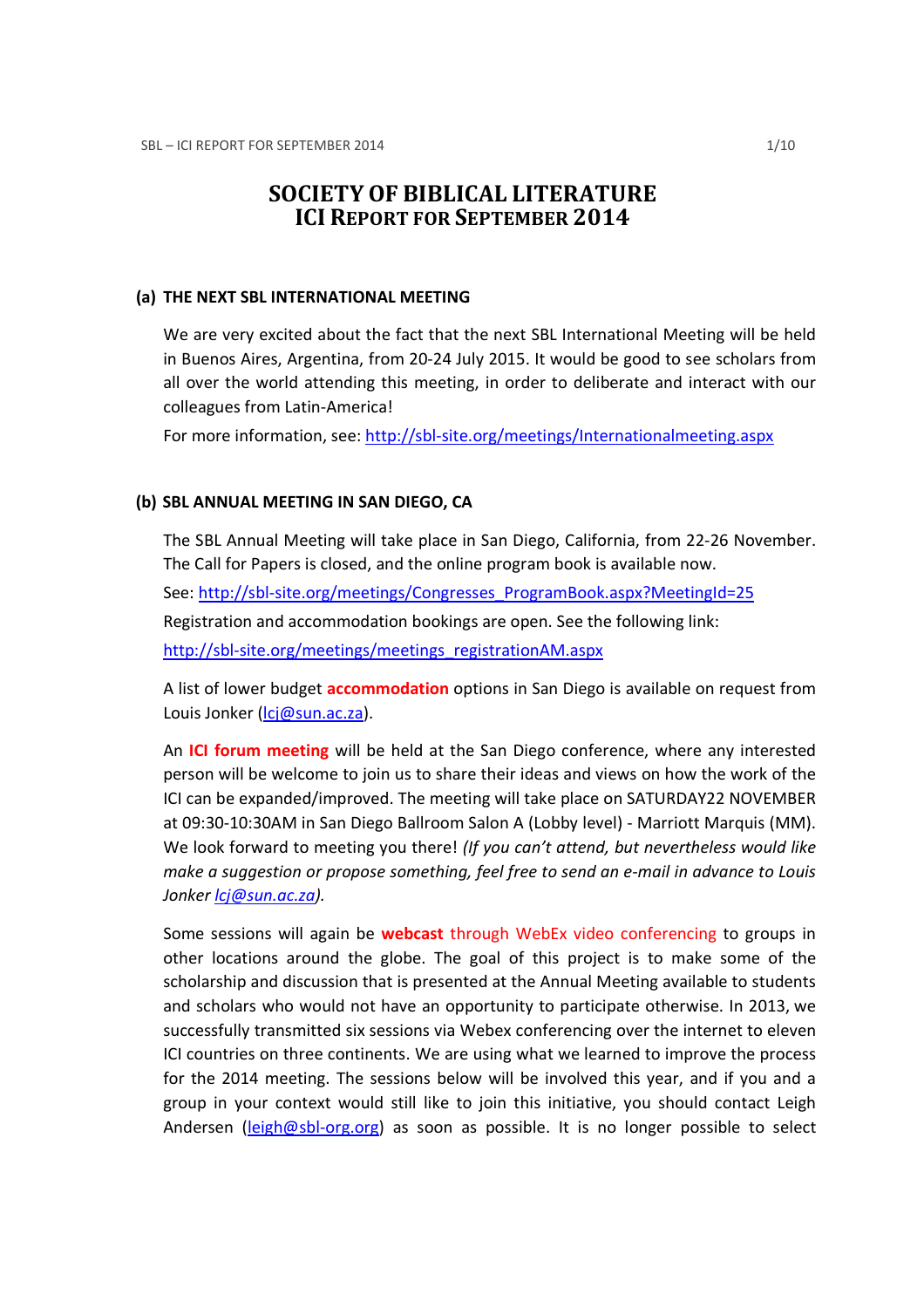another session to be webcast to your institution, but it is still possible if your group would like to join one of the three following sessions:

S23-104 African Biblical Hermeneutics, 11/23/2014, 9:00 AM to 11:30 AM

S24-149 Synoptic Gospels, 11/24/2014, 9:00 AM to 11:30 AM

S24-210 Chronicles-Ezra-Nehemiah, 11/24/2014, 1:00 PM to 3:30 PM

# (c) PUBLICATION IN ANEM/MACO

ANEM/MACO is a series that was established by the SBL at the request of the International Cooperation Initiative (ICI), and which is co-edited by Ehud Ben Zvi and Roxanna Flammini. The series publishes volumes on the Ancient Near East (including ancient Israel) electronically and makes them freely available for download. (Paperback and hardback versions of the volumes are available too, for a reasonable price.) Any work published in ANEM/MACO is freely available in electronic version to anyone in perpetuity. To view the volumes published in the series, please go to http://www.sblsite.org/publications/Books\_ANEmonographs.aspx

# (d) PUBLICATION IN IVBS

IVBS is a series that was established by the SBL at the request of the International Cooperation Initiative (ICI), and which is co-edited by Monica Melanchthon and Jione Havea. IVBS encourages in particular submissions from scholars in the present seven international regions for which it has editorial boards: Africa, Central and Eastern Europe, Latin America, Middle East-South Asia, Northeast Asia, Pacific, and Southeast Asia. Interregional collaborations are also welcome. IVBS publishes works in English and in any other language for which its editors can find qualified peer reviewers. Any work published in IVBS is freely available to anyone in perpetuity. The series publishes work generally in the area of reception history and criticism. The scope is not limited to any particular biblical text or historical timeframe. The works will mainly be published in English and, wherever possible, also in primary languages of authors. For more information please go to http://ivbs.sbl-site.org/home.aspx. If you would consider publishing your work in this series, feel free to contact one of the two general editors, Monica Melanchthon or Jione Havea.

The latest volume in IVBS is: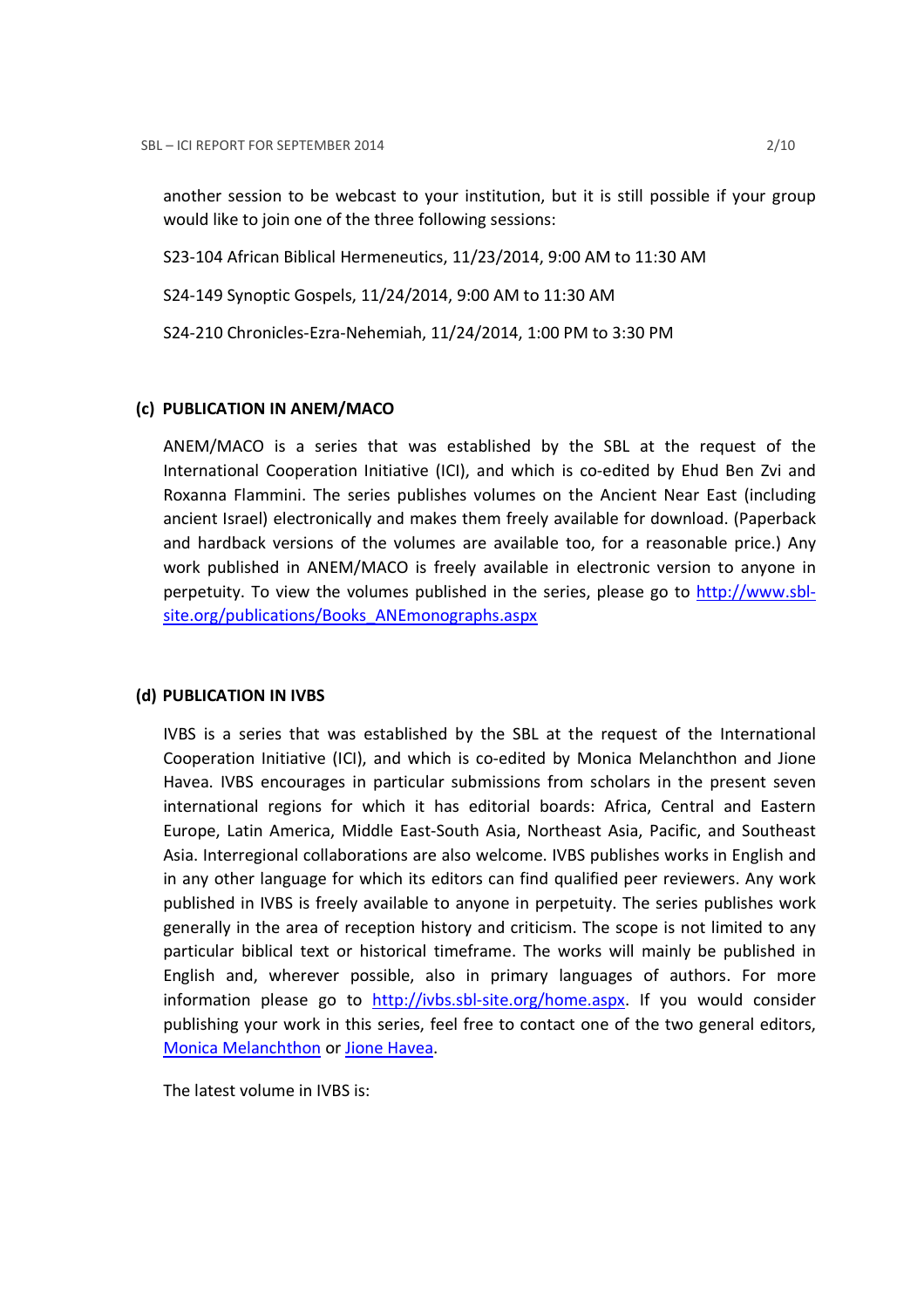# MIGRATION AND DIASPORA: Exegetical Voices of Women in Northeast Asian **Countries**

Edited by Hisako Kinukawa

The third meeting of the Society of Asian Biblical Studies was held at Sabah in June 2012, addressing the theme of Migration and Diaspora. This book contains five essays written by women from Northeast Asian countries for this occasion. Three are on Hebrew Scriptures and two are on the Christian Testament. All writers used a cultural analysis of their own social locations, and literary, historical, and postcolonial criticism as their methods of reading the texts, even though they may not explicitly mention which criticisms are used.

To download the book for free, paste the following link into your browser: http://ivbs.sbl-site.org/uploads/IVBS%20PAPERS1.pdf

# (e) PUBLICATIONS: ONLINE BOOKS – NEW BOOKS ADDED

(For the full list, please go to http://www.sbl-site.org/publications/Books\_ICIbooks.aspx)

# Reading the Dead Sea Scrolls: Essays in Method

Brooke, George J., Reading the Dead Sea Scrolls: Essays in Method. Early Judaism and Its Literature, 39. Atlanta: Society of Biblical Literature, 2013.

The Dead Sea Scrolls, which have long captured the public imagination, are now all available in principal editions and accessible translations. This book addresses the next stage in their analysis by raising questions about how they should be read and studied. The essays collected here illustrate two approaches. First, some essays argue that traditional methods of studying ancient texts need to be refined and broadened in the light of the Scrolls. The volume thus contains studies on text criticism, literary traditions, lexicography, historiography, and theology. Second, the book also argues that innovative methods of study, applied fruitfully in other areas, now also need to be applied to the Scrolls, such as studies that consider the relevance for the Scrolls of deviance theory, cultural memory, hypertextuality, intertextuality, genre theory, spatial analysis, and psychology. Many of the examples in these studies relate to how authoritative scripture was handled and appropriated by the groups that gathered the Scrolls together in the caves at and near Qumran, so some of the same texts are analyzed from several different perspectives.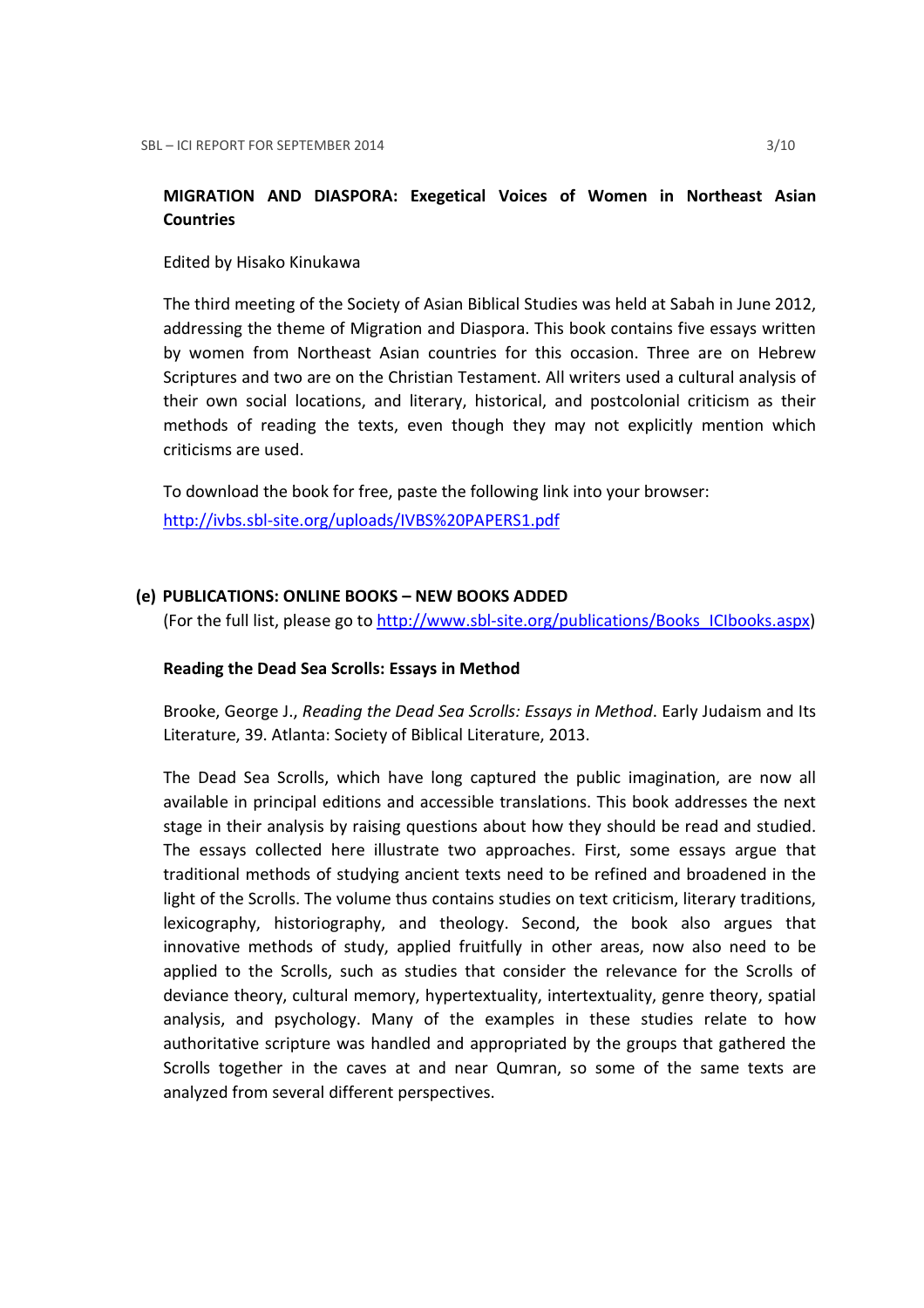#### The Matter of the Text: Material Engagements between Luke and the Five Senses

Elvey, Anne F., The Matter of the Text: Material Engagements between Luke and the Five Senses. Bible in the Modern World, 37. Sheffield: Sheffield Phoenix Press, 2011.

When the Lukan Jesus stands up to read in the Nazareth synagogue, he unrolls and rolls up a scroll. At this moment–which scholars have read as programmatic for the Gospel of Luke–the material text frames the written and spoken word. Here reading is an engagement with the senses of touch, sight and hearing. The organs of sense–skin, eyes, ears and mouth–function as mediators of the material text.

By contrast, our contemporary practices of reading as biblical scholars and critics commonly ignore the underlying materiality that is given to writing. In an ecological context where the mass production of Bibles is part of a consumerist economics that does not walk lightly on the Earth, and in an Australian postcolonial context where Bibles arrived as material artefacts of European colonizers, this book asks what modes of reading might best be suited to the materiality of the text.

Engaging with the Gospel of Luke and the five senses, The Matter of the Text enacts a mode of reading that attends to the underlying materiality of the text. Reading with the senses offers a way of imagining the mutual touching of artefact and writing and the absent presence of the material text, where matter is given to the word as a visible voice.

# Through the 'I'-Window: The Inner Life of Characters in the Hebrew Bible

Leung Lai, Barbara. Through the 'I'-Window: The Inner Life of Characters in the Hebrew Bible. Hebrew Bible Monographs, 34. Sheffield: Sheffield Phoenix Press.

It is often said that the inner life of characters in the Hebrew Bible is inaccessible to us, and that we can know little or nothing about how they felt and thought. In this study, original in both its scope and its method, Barbara Leung Lai shows how wrong that assumption is. She directs our attention to the many places where her chosen characters, Daniel, Isaiah, and Yahweh, speak of themselves, using the first-person 'I' voice, and finds those to be a unique point of entry, or window, into the interiority of the characters.

To construct an interior profile of these characters, Leung Lai develops an integrated methodology of psychological exegesis, drawing upon psychological perspectives of personality, Bakhtinian views of polyphony and dialogism, current studies of emotion,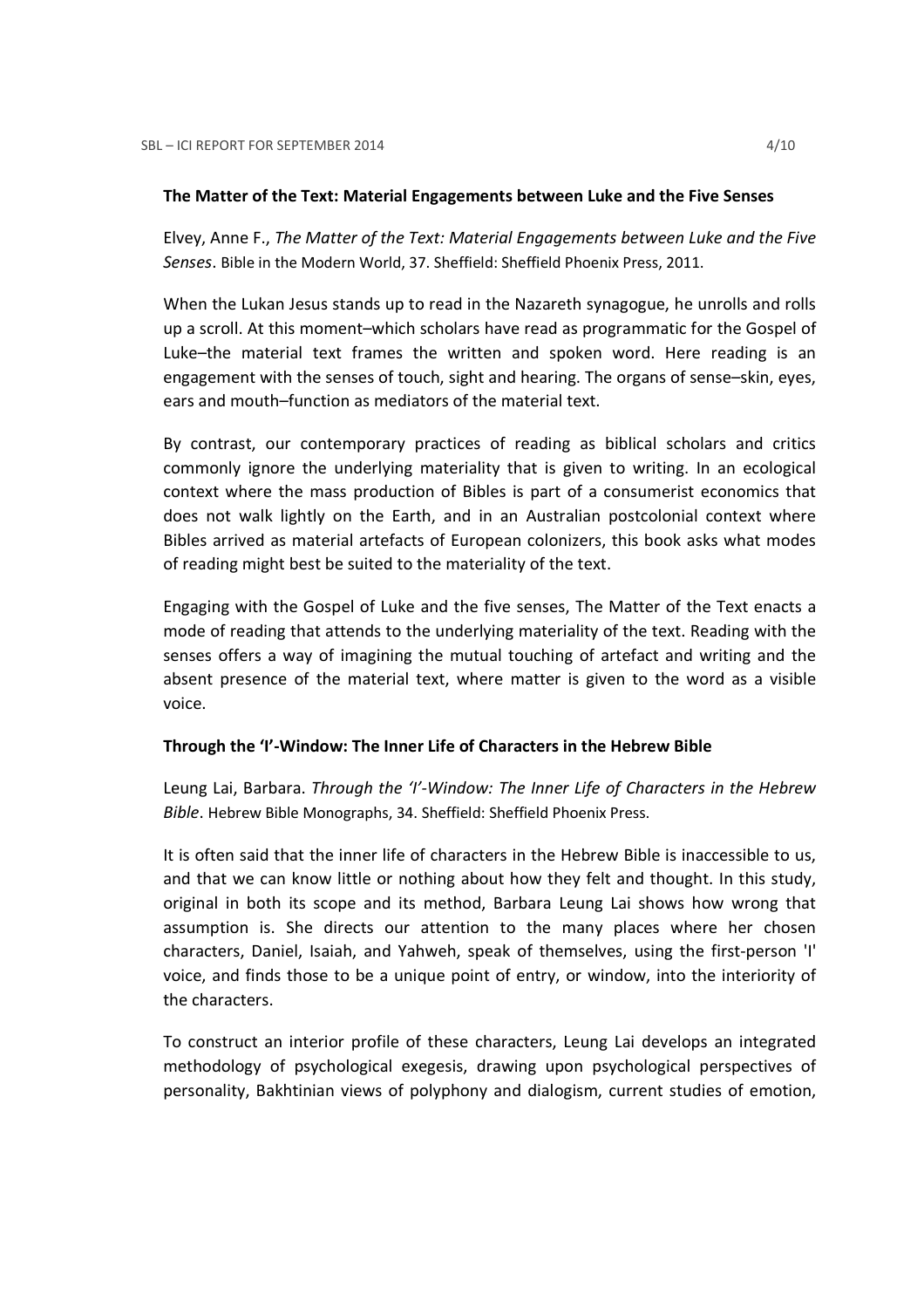self and selfhood, and the empirics of reading under the rubric of reader-response literary criticism.

From these perspectives, Leung Lai can identify in Daniel two primary realms in his inner identity-seeing and emotive experiencing -- and can characterize Daniel's interior world as a world of paradoxes, of seeing without comprehending, hearing without the capacity to respond. Isaiah, on the other hand, exhibits a broad spectrum of emotions, from love, intimacy, joy and empathy to a sense of being under divine constraint, and to mourning, lament, doubt, distress, helplessness and despair. The prophet exhibits a profound sense of selfhood and subtle inner depths. The character of Yahweh is found to be most striking for its inner conflicts, with its frustrations, disappointments, pain and suffering.

This groundbreaking book will stimulate many readers to a new appreciation of characterization in the Hebrew Bible.

# The Studia Philonica Annual: Studies in Hellenistic Judaism, Volume XXV, 2013

Runia, David T. and Gregory E. Sterling, eds. The Studia Philonica Annual: Studies in Hellenistic Judaism, Volume XXV, 2013. Studia Philonica Annual 25. Atlanta: Society of Biblical Literature, 2013.

The Studia Philonica Annual is a scholarly journal devoted to the study of Hellenistic Judaism, particularly the writings and thought of the Hellenistic-Jewish writer Philo of Alexandria (circa 15 B.C.E. to circa 50 C.E.).

Content includes:

M. Jason Reddoch, Enigmatic Dreams and Onirocritical Skill in De Somniis Nicole L. Tilford, "After the Ways of Women": the Aged Virgin in Philo's Transformation of the Philosophical Soul Olivier Munnich, Dorypherein, doryphoros: l'image de la «garde» chez Philon d'Alexandrie David Lincicum, Aeschylus in Philo, Anim. 47 and QE 2.6

SPECIAL SECTION: PHILO'S ANCIENT READERS

Gregory E. Sterling, Introduction

James R. Royse, Did Philo Publish His Works?

Gregory E. Sterling, "A Man of the Highest Repute": Did Josephus Know the Writings of Philo?

Jennifer Otto, Philo, Judaeus? A Re-evaluation of Why Clement Calls Philo "the Pythagorean"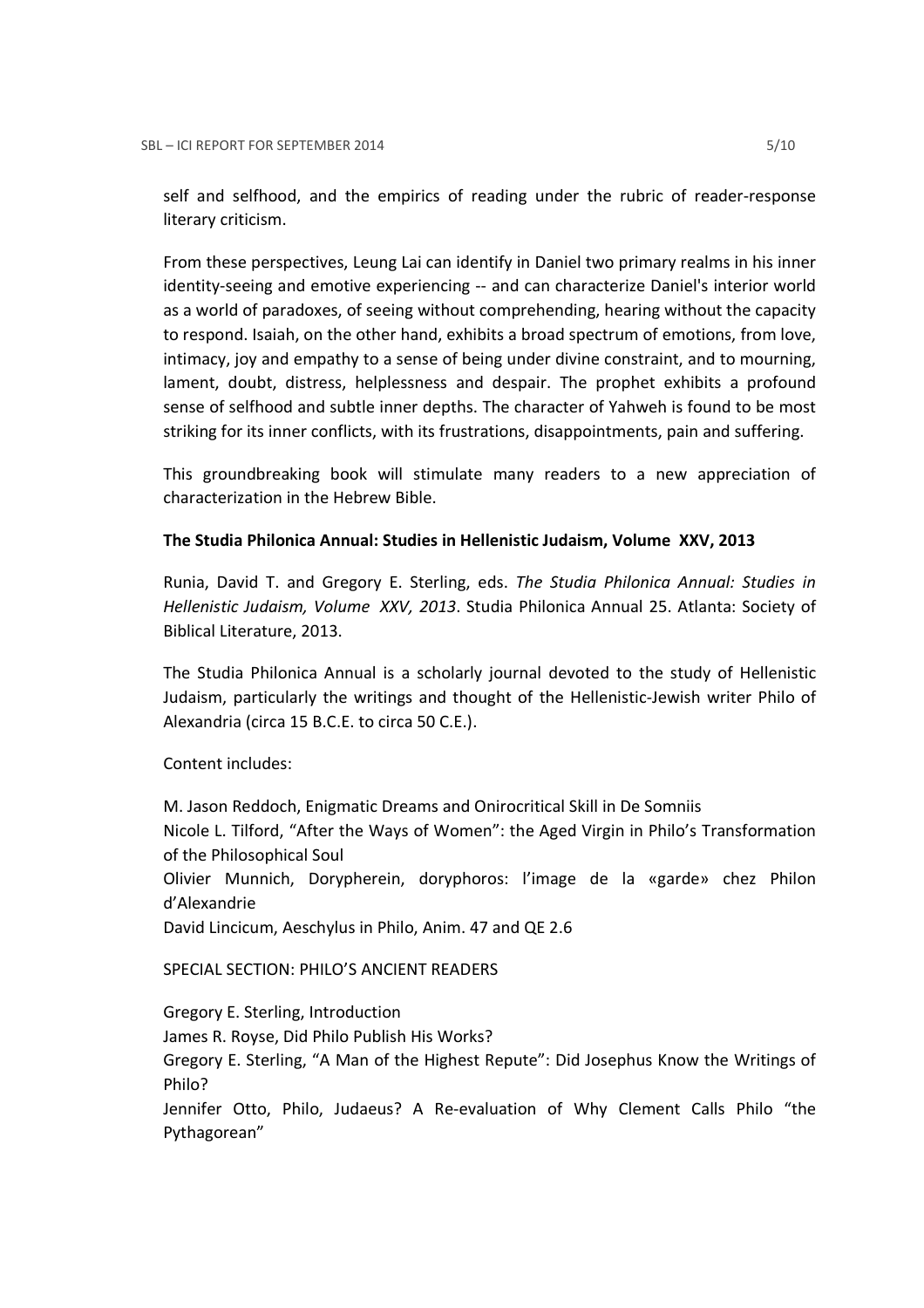# INSTRUMENTA

David Lincicum, A Preliminary Index to Philo's Non–Biblical Citations and Allusions

BIBLIOGRAPHY SECTION

BOOK REVIEW SECTION

# A User's Guide to the Nestle-Aland 28 Greek New Testament

Trobisch, David. A User's Guide to the Nestle-Aland 28 Greek New Testament. Text Critical Studies, 9. Atlanta: Society of Biblical Literature, 2013.

This guide introduces the complex new edition of the Nestle-Aland Novum Testamentum Graece, 28 Edition, explaining its structure, the text-critical apparatus and appendices, and the innovations of the new edition.

# (f) JBL ARCHIVE

Take note that an archive with JBL articles from volume 122.1 of 2003 through volume 130.1 of 2011 is now available online to people accessing the SBL website from any ICI country. See http://www.sbl-site.org/publications/ICI\_JBLarchive.aspx. All articles in those volumes can be downloaded for free!

# (g) BIBLE ODYSSEY

We have received the following message from the Executive Director of SBL, John Kutsko about the Bible Odyssey website:

"Dear Colleagues,

It has been just two months since SBL launched the Bible Odyssey website, and we are receiving a regular and enthusiastic flow of thoughtful questions from visitors. We are grateful to the NEH for supporting SBL's public humanities' initiative. This is exciting work—bringing biblical scholarship to the general public.

Here is just a snapshot of Bible Odyssey statistics:

• Besides many visitors in North America and Europe, we have strong traffic from Australia, Malaysia, New Zealand, and Israel.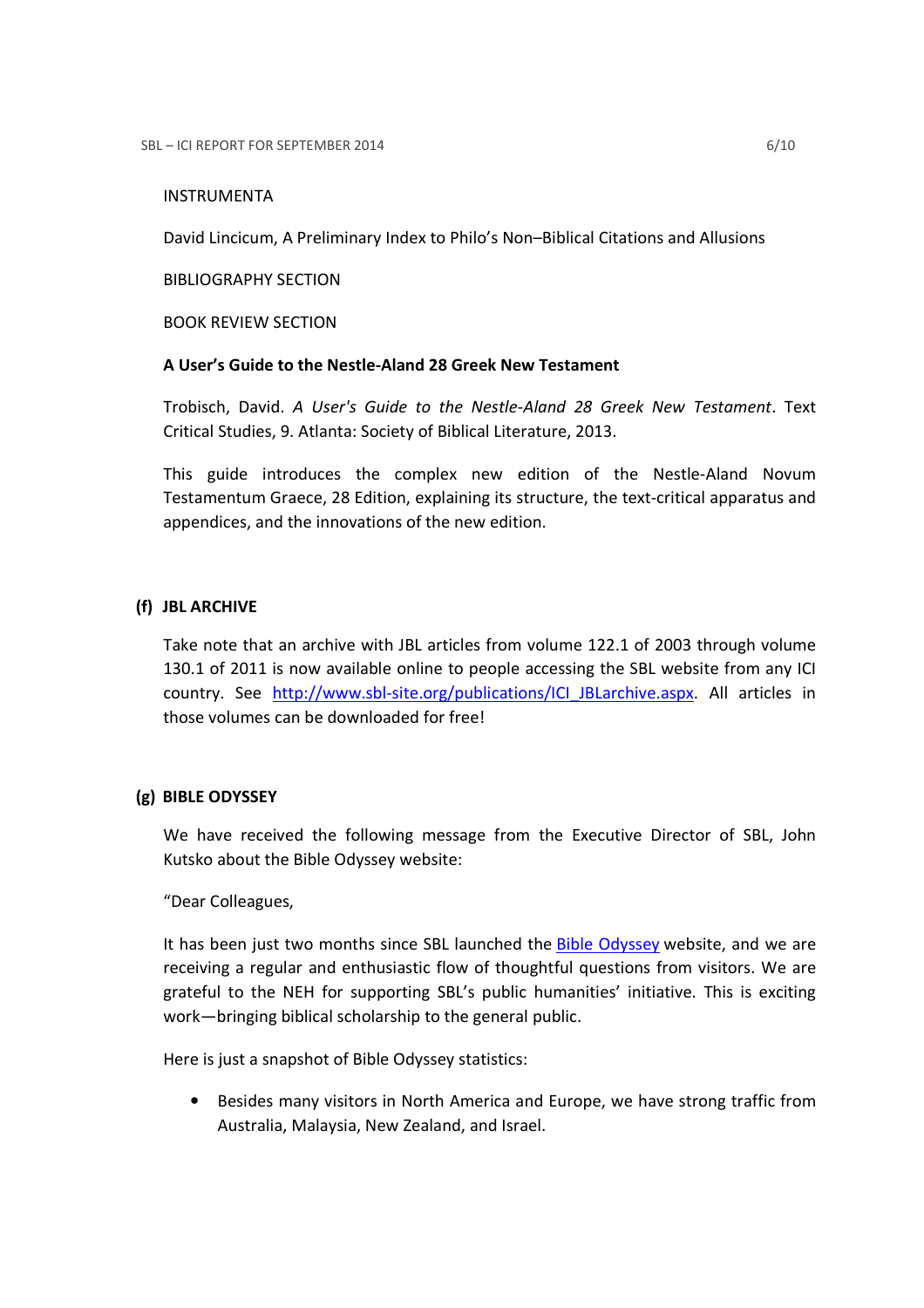- The site is averaging more than 200 visitors per day—and rising.
- Visitors are especially drawn to video content.
- People are very interested in "life in first century Galilee" and "how the Hebrew Bible relates to the ancient Near East," as well as "the binding of Isaac" and "the woman caught in adultery." Folks find their way to big questions, such as "how the Bible was written and transmitted."
- Top visits from academic institutions include Baylor, Notre Dame, Belmont, College of the Holy Cross, Emory, Catholic University of America, and Duke.

Coolest of all, however, is the "Ask the Scholar" button. Some of the questions sent in are

- Why does God speak in the plural in Genesis?
- Was John the Baptist an Essene?
- How many scholars believe that Q existed as a source for Matthew and Luke?
- Has the biblical figure of Satan evolved?
- Why is 'almah in Proverbs 30:19 translated differently?
- How does domestic architecture vary in the Second Temple period?

I'd like to ask again for your help. If you are involved in religious education, I hope you will share this site with instructors and students. If you are a professor, I hope you'll link to us from your home page and share the site in and out of your classroom. If you use it in the classroom, tell us how. And if you tweet, blog, facebook, or reddit, I hope you will put in a good word for us. It's proof of the power of social media that most people find Bible Odyssey via Facebook and other referrals.

It is our hope that this site will be an advocate for you by showing the complexity, relevance, and hard work that goes into biblical scholarship.

Thank you for your efforts to foster Bible Odyssey.

Sincerely

(Signed) John Kutsko"

Those who have used Bible Odyssey will surely be able to confirm how great a resource this is! Please spread the message to students, colleagues, and church leaders. In this way responsible Bible scholarship can reach those who find a need for deeper reflection on the Bible.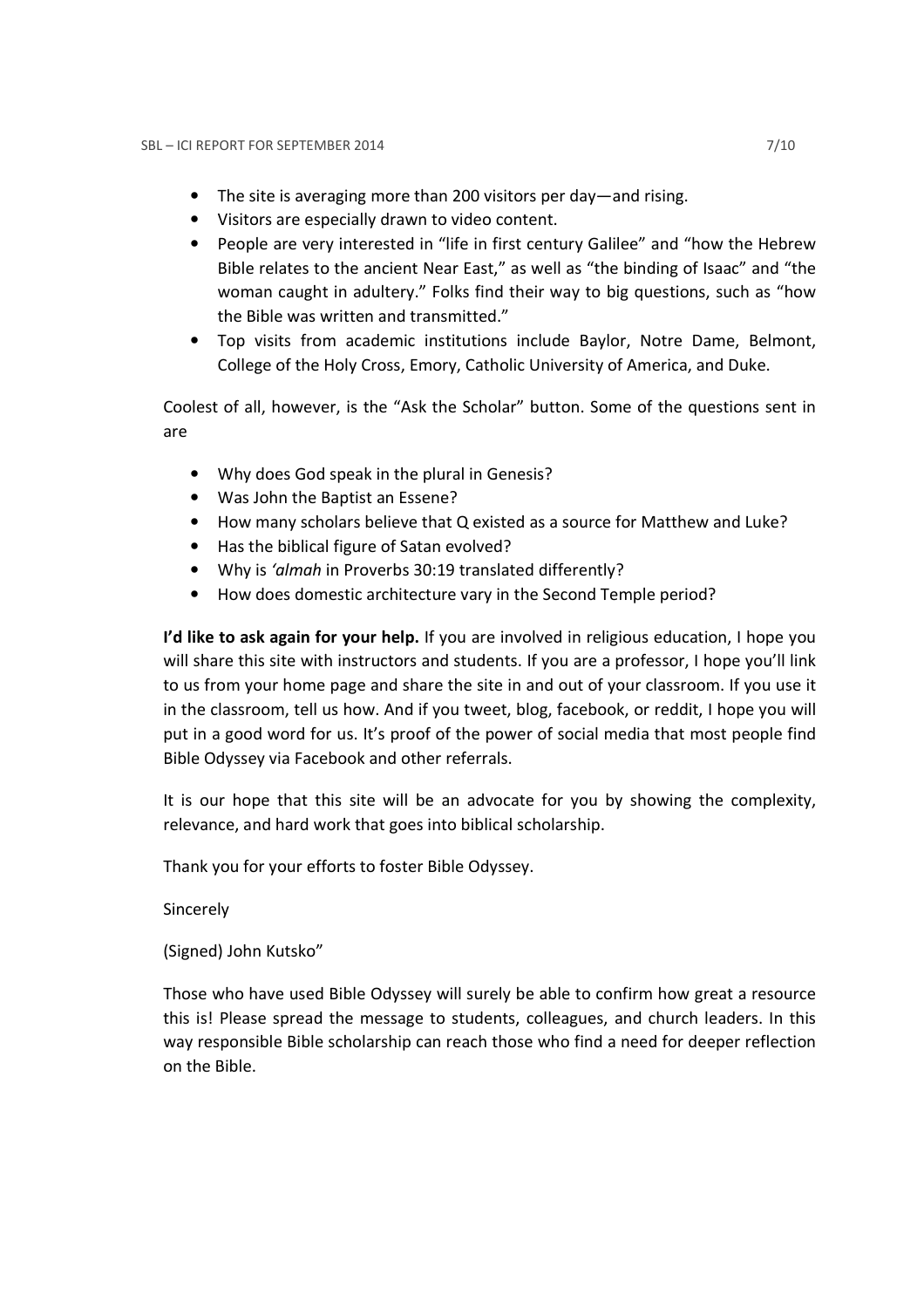#### (h) EVENTS

The SBL maintains a significant list of events taking place anywhere in the globe. For the full list please go to http://www.sbl-site.org/meetings/events.aspx

A selection of events is listed below—mainly those taking place in ICI regions.

Please provide information on conferences in your region, including calls for papers, to Sharon Johnson at sharon.johnson@sbl-site.org.

#### October 9-10, 2014

# International Theological Conference "The Knowledge of God: East and West. Dogmatic and Spiritual Dimensions"

The Conference intends to be a theological forum for Orthodox, Roman Catholic, Ukrainian Greek Catholic and Protestant theologians to discuss different approaches to the "knowledge of God" based on Western and Eastern traditions. The Conference will take place at the Faculty of Philosophy and Theology of the Ukrainian Catholic University, L'viv, Khutorivka St. 35a.

More information

#### November 22-25, 2014

### SBL Annual Meeting

The SBL Annual Meeting is the largest gathering of biblical scholars in the world. Each meeting showcases the latest in biblical research, fosters collegial contacts, advances research, and focuses on issues of the profession. The Annual Meeting will be held in San Diego, California. (See note above about accommodation sharing.)

### December 15, 2014

Call for Papers Deadline: Holiness: On the Holy, the Holy One, Sanctification and Saints Proposals due for "Holiness: On the Holy, the Holy One, Sanctification and Saints" The Bi-annual Meeting of the Society for the Study of Christian Spirituality to be held at Saint Augustine College, Johannesburg, South Africa on 21-24 May of 2015 (see below). Submissions on any topic of current interest within the field of Spirituality are invited. Particularly welcome are proposals for papers, panels and workshops on topics related to the specific theme of holiness. The conference will explore holiness through a range of questions: What is "the holy"? How have understandings of holiness developed; how are they critiqued? How have people in various contexts expressed and embodied their desire to grow in holiness, and how do they—or others—evaluate its fruits? Proposals are especially encouraged in the following tracks: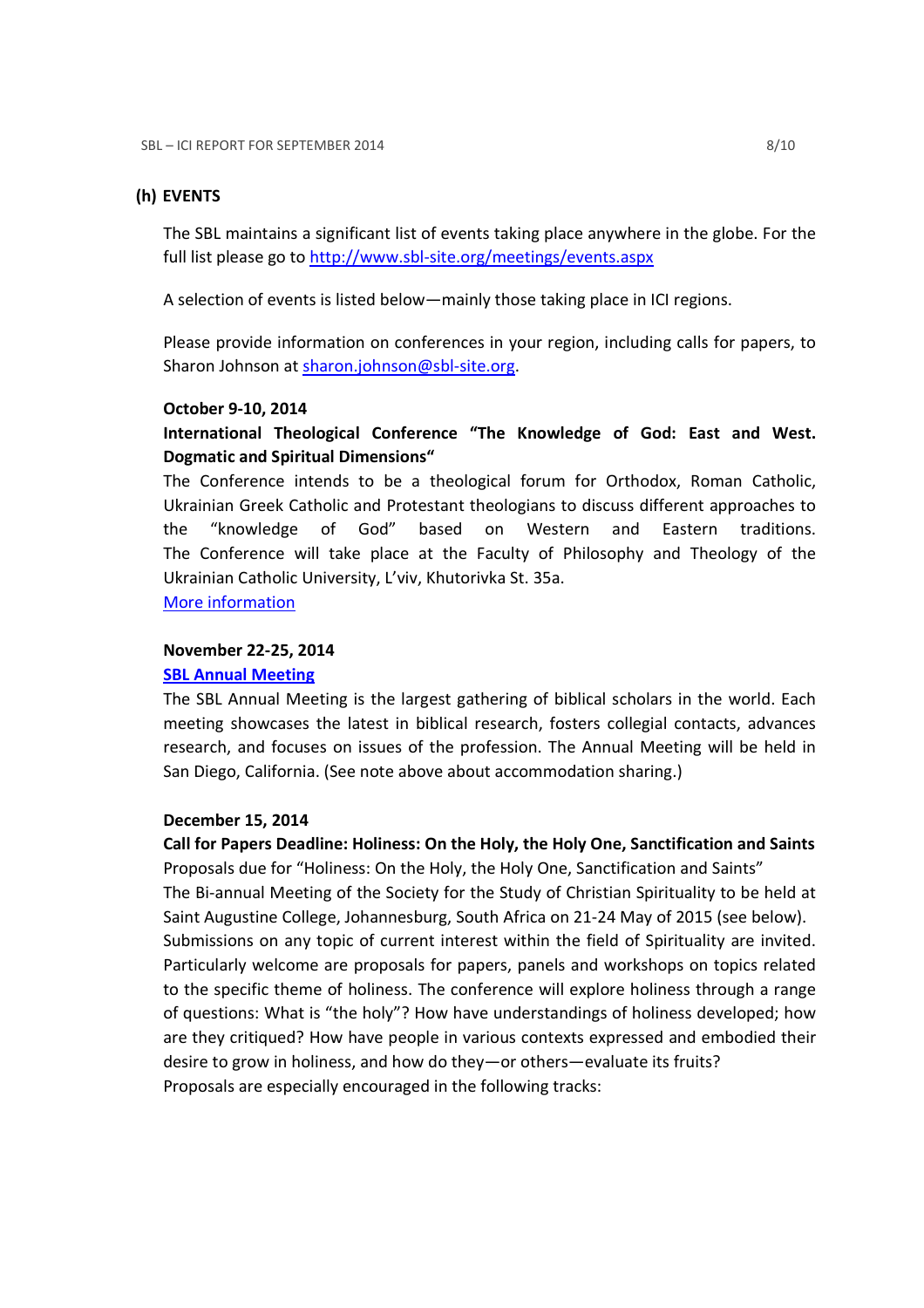- (1) Analytical, historical, or comparative studies, for instance on the notion of holiness, of holy figures, and of artistic depictions of holiness;
- (2) Studies of holiness, including case studies, from interdisciplinary perspectives, for instance from the vantage point of Psychology or Spiritual Direction;
- (3) Studies of the relationship between holiness and social engagement;
- (4) Contextual studies of "the holy" in indigenous spiritualities, particularly in African contexts and underrepresented groups;
- (5) Studies of the Christian experience of the "the holy", including practices of sanctification, within the natural world.

Proposals for papers should include contact information of the proposer/s, a title and an abstract of not more than 150 words, sent to spirasa@gmail.com. Proposals for panels, sessions and workshops should include contact information of the proposer/s, a title, a proposal of 1,000 words, with an abstract of not more than 150 words for each individual paper, sent to spirasa@gmail.com. For questions about the conference and this call for papers, please contact Pieter de Villiers at pgdevilliers@mweb.co.za.

#### May 7-9, 2015

#### East-West Theological Forum

The 4th conference of the East-West Theological Forum will be held on 7-9 May 2015 at Sogang University, Seoul, Korea. The 2015 conference has been called for on the theme: "Crisis and Hope: The Church in a Changing World". We cordially invite you to our coming conference and to submit papers for EWTF Prize (10,000 US\$) or proposals for parallel session. More information

#### May 21-24, 2015

# Holiness: On the Holy, the Holy One, Sanctification and Saints: The Bi-annual Meeting of the Society for the Study of Christian Spirituality

### Saint Augustine College, Johannesburg, South Africa

Announcing its second biannual conference, the Society for the Study of Christian Spirituality (SSCS), in collaboration with the Spirituality Association of South Africa (SPIRASA), warmly welcomes researchers on Spirituality to a meeting at the campus of St. Augustine College in Johannesburg, South Africa. Submissions on any topic of current interest within the field of Spirituality are invited. Particularly welcome are proposals for papers, panels and workshops on topics related to the specific theme of holiness. (See above.)